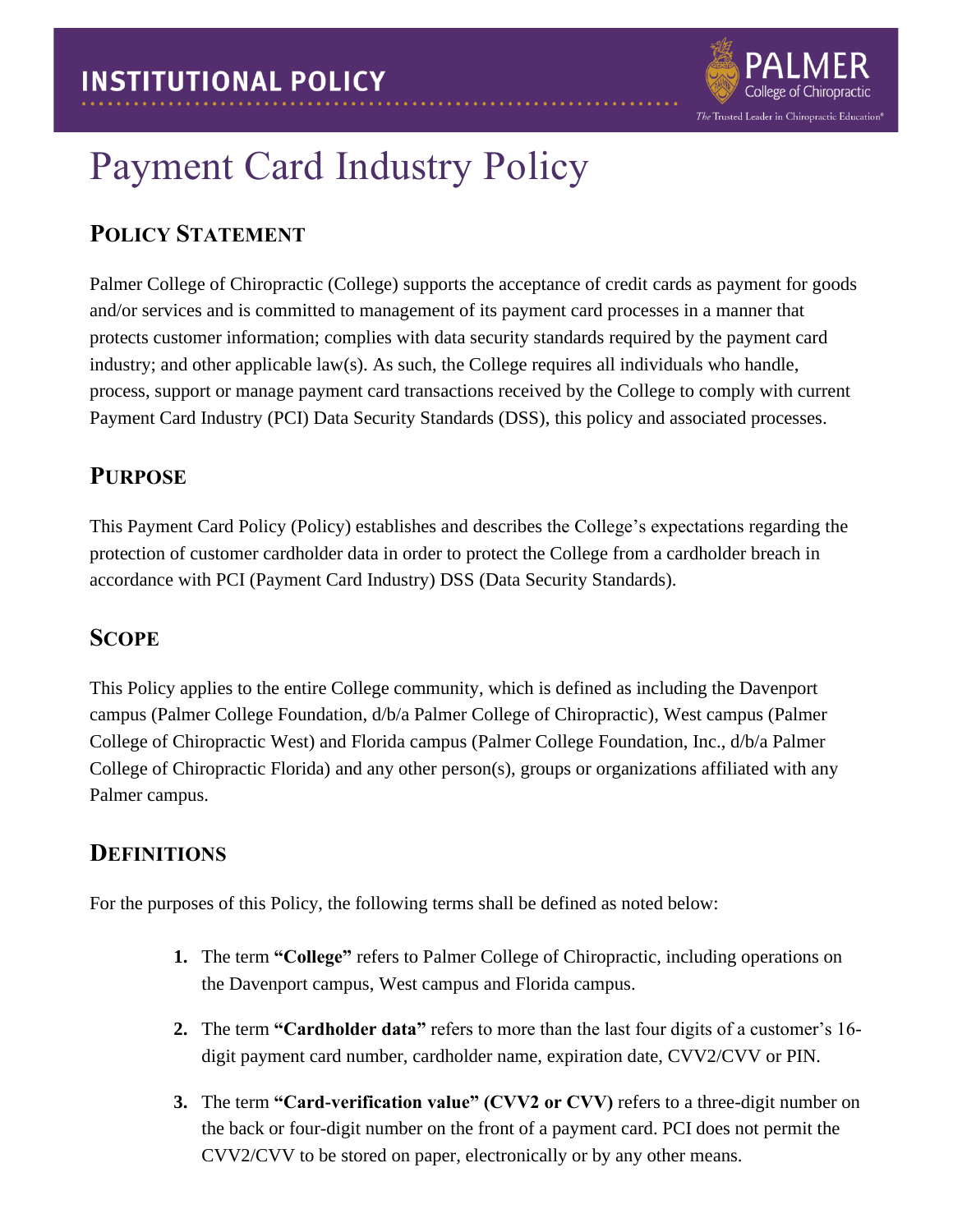- **4.** The term **"Data-Security Standards"** (DSS) refers to standards established by the card brands and the PCI Security Standards Council for payment card security. Merchants must refer to the current and applicable provisions of the DSS: pcisecuritystandards.org/
- **5.** The term **"e-Commerce"** refers to a method of processing electronic payments primarily on the Internet.
- **6.** The term **"Merchant"** refers to the departments authorized by the PCI Committee to accept payment cards using the College's merchant processor(s) as payment for goods and/or services.
- **7.** The term **"PCI Committee"** refers to persons authorized by the College to administer the College's PCI DSS program; monitor merchants' compliance with PCI DSS and the College's PCI Requirements; and review, authorize or deny merchant requests.
- **8.** The term **"PCI Payment Application, PA-DSS-approved software"** refers to Payment Application Data Security Standards (PA-DSS)-approved software sold, distributed, or licensed that stores, processes, or transmits cardholder data as part of authorization or settlement. This includes customized, pre-installed, and "off-the-shelf" software.
- **9.** The term **"Payment-Card Industry (PCI) Security Standards Council"** refers to the council formed by Visa, MasterCard, American Express and Discover to establish Data Security Standards (DSS) for account data protection in the payment-card industry.
- **10.** The term **"Payment-Card Industry Data Security Standards"** refers to a set of comprehensive requirements for enhancing payment account data security, developed by the PCI Security Standards Council to help facilitate the broad adoption of consistent data security measures on a global basis.
- **11.** The term **"Payment card(s)"** refers to credit and debit cards bearing the logo of Visa, MasterCard, American Express and Discover used to make a payment.
- **12.** The term **"Third-party vendor"** refers to a business entity directly involved in transmitting, processing or storing of cardholder data, or which provides services that control or could impact the security of cardholder data.
- **13.** The term **"Virtual payment terminal"** refers to Web-browser-based access to a thirdparty service provider website to authorize payment card transactions, when the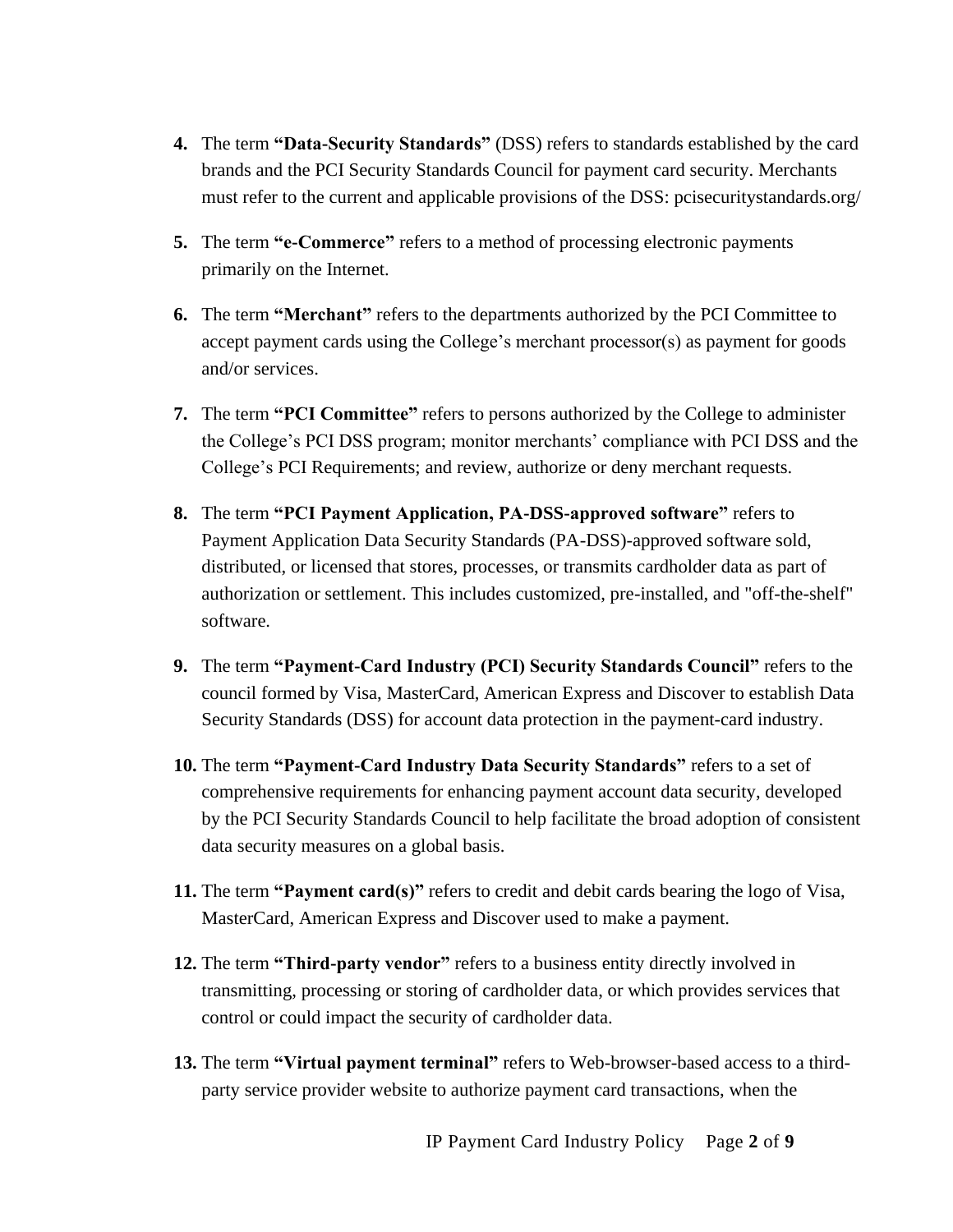merchant manually enters payment card data via a securely connected web browser. Unlike physical terminals, virtual payment terminals do not read data directly from a payment card.

## **POLICY DETAILS**

### **Compliance with PCI DSS**

All card payment processes, procedures, technologies, storage, access or other activities must comply with current Payment Card Industry (PCI) Data Security Standards (DSS) and the College's PCI requirements.

#### **Required Pre-approvals**

#### **PAYMENT CARD PROCESSING**

Only College-authorized merchants that are pre-approved by the PCI Committee can process card payments. Requests for merchant authorization may be made to the Financial Affairs Department. Authorized merchants will be assigned a merchant account number by the Financial Affairs Department.

#### **PAYMENT CARD PROCESSING METHODS**

All payment card processing methods must be preapproved by the College's PCI Committee and must comply with PCI DSS and the College's PCI Requirements.

#### **THIRD-PARTY VENDORS**

The College can authorize a merchant to use a third-party vendor to process payments only if the vendor provides written verification to the merchant that the vendor is PCI DSScertified. It is the responsibility of the merchant to obtain written verification from the vendor. Such written verification must be provided to the PCI Committee for review for satisfactory assurance before authorization will be granted.

Additionally, the vendor may be required by the PCI Committee to sign a business associate agreement or service contract. Should a business associate agreement or service contract be required, such agreement or contract must be approved and signed by the College's Treasurer before authorization will be granted.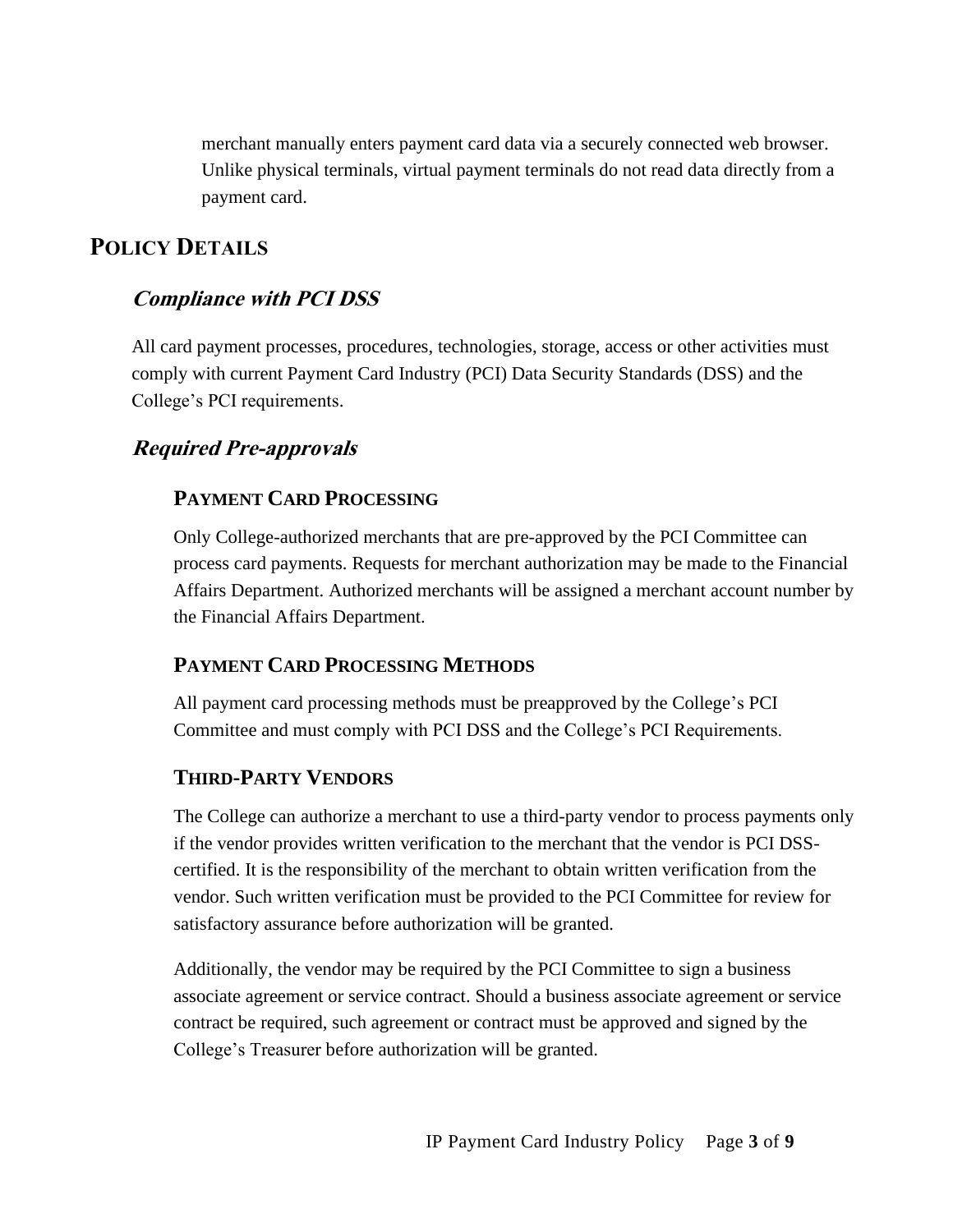## **Transaction Types**

This policy applies to merchants using a payment card terminal as well as merchants processing or sending transactions using e-Commerce.

### **TERMINAL TRANSACTIONS**

Terminal transactions include:

- **a)** Face-to-face transactions or transactions via phone line;
- **b)** Cellular terminals;
- **c)** In some cases, a terminal's keypad may be used to enter card-not-present transactions where cardholder data was received via postal mail or over the phone.

#### **E-COMMERCE TRANSACTIONS**

e-Commerce transactions include the following:

- **a)** Links on College websites redirecting customers to another payment website;
- **b)** IP-connected terminals processing payments on the Internet;
- **c)** Point-of-sale transactions at a computer cash register using PCI payment applications. This includes point-of-sale software on a computer to transmit, process or store cardholder data;
- **d)** Use of a third-party vendor's virtual payment terminal to transmit, process or store cardholder data; or
- **e)** Transactions transmitted, processed and stored on the College network.

#### **PCI Committee**

The College's PCI Committee:

- > Administers the College's PCI DSS program;
- > Monitors compliance with PCI DSS;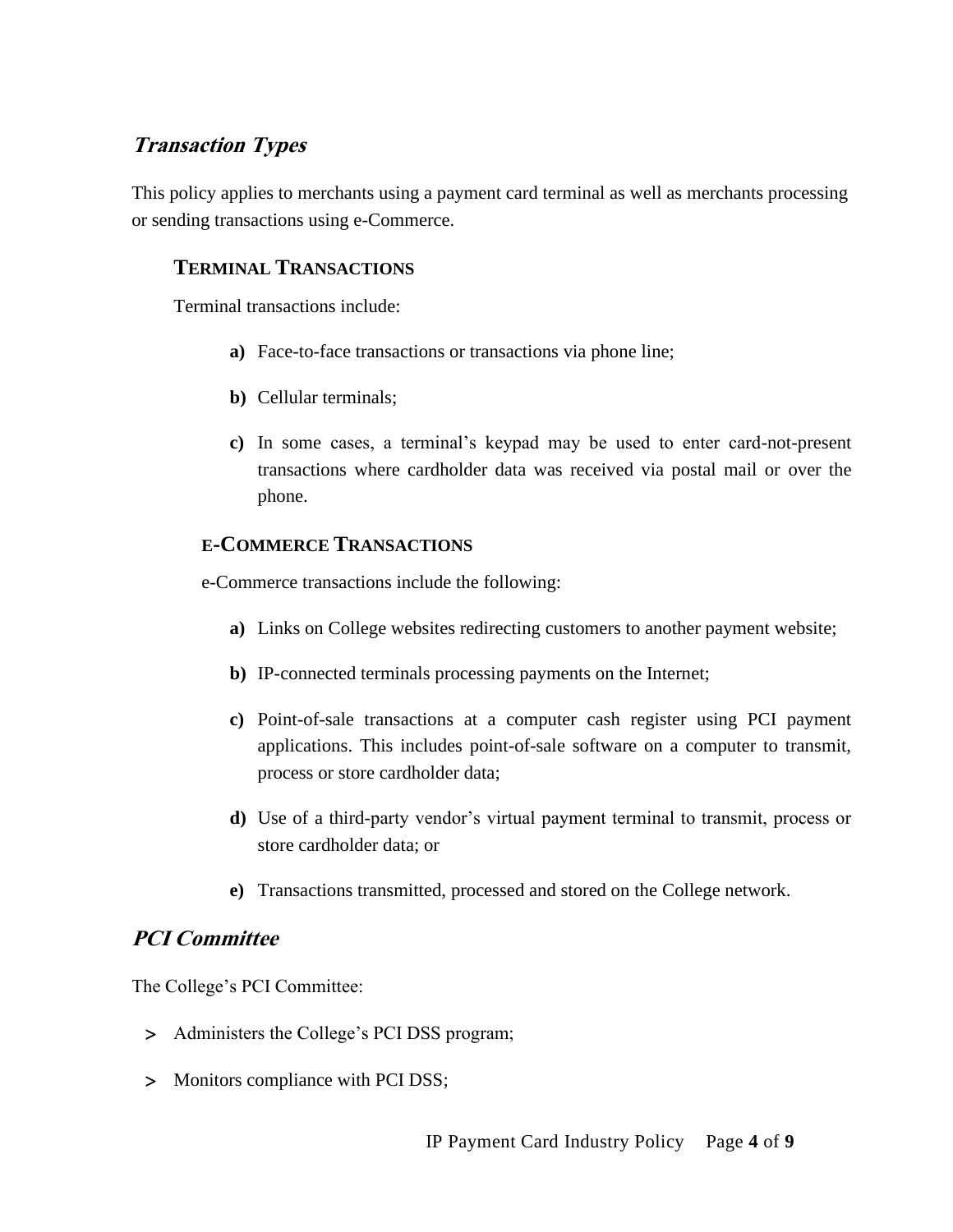- > Monitors compliance with the College's PCI Requirements;
- Reviews requests for merchant authorization and authorizes or denies requests;
- Maintains a current list of PCI DSS standards; terminal locations, terminal IDs, devices that capture payment card data and all employees authorized to use the College's terminals; and
- > Notifies the Office of Compliance should a breach or non-compliance with this policy occur.

## **REPORTING A SUSPECTED BREACH**

## **A. Responsibility to Report**

All employees, students and any other members of the College community are required to report any suspected or actual breaches that might involve the acquisition, access use or disclosure of unsecured payment card information **within 24 hours** of discovery.

Additionally, vendors must notify the College if a breach occurs at, or by, the vendor **within 24 hours** of discovery.

## **B. Who to Contact to Make a Report**

Reports may be made to the College through the following reporting options:

- > Senior Director of Financial Affairs (563) 884-5141
- Anonymous Reporting (844) 990-0002

## **RESPONDING TO A BREACH**

The College takes reasonable steps to:

- **1.** Review, assess and, if appropriate, investigate all reports or complaints of any potential or actual breaches that might involve the acquisition, access, use or disclosure of unsecured payment card information;
- **2.** Determine if there is a breach;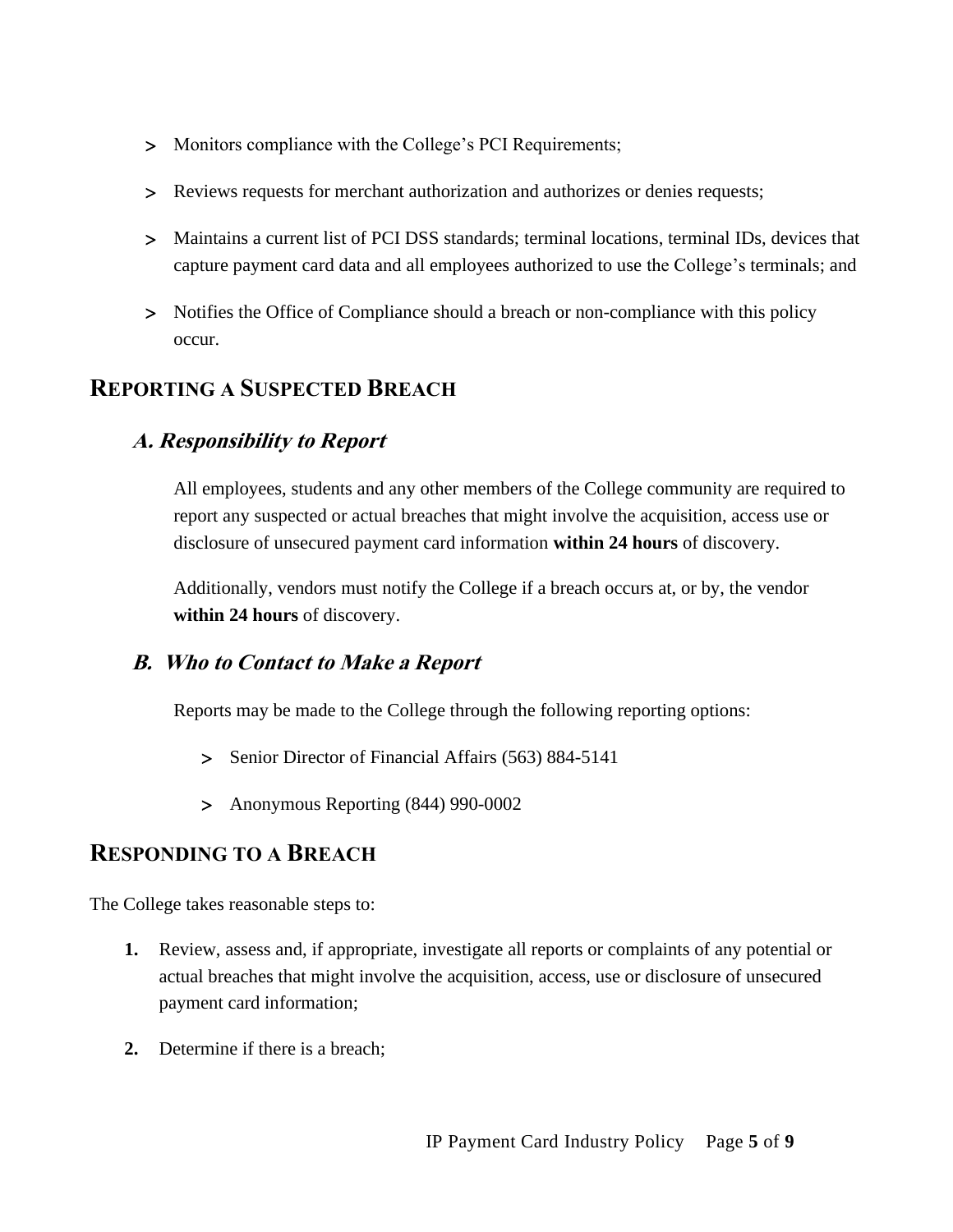- **3.** Where breaches are found to have occurred, make appropriate notification to affected individuals; and
- **4.** Where breaches are found to have occurred, take appropriate steps to prevent its recurrence and remedy its effects.

## **TRAINING**

The College requires all employees who handle, process, support or manage payment-card transactions to successfully complete the College's specified PCI DSS and Red Flag compliance training annually. Training is accessed on the College's employee Portal.

## **STANDARD INSTITUTIONAL POLICY PROVISIONS**

Institutional policies are supplemented by provisions that are applicable to all institutional policies. It is the responsibility of all employees and students to know and comply with these standards.

- > [Standard Provisions Applicable to All Institutional Policies](http://www.palmer.edu/uploadedFiles/Pages/Students/Resources_and_Offices/Handbook_and_Policies/_pdf/Standard-Provisions-Applicable-to-All-Institutional-Policies.pdf)
	- o Disciplinary Action
	- o Reporting Noncompliance
	- o Confidentiality
	- o Report Content and Anonymity
	- o Retaliation
	- o Reporting False Claims
	- o Investigations
	- o Violations of Law and College Policies
	- o Amendment of Policy

# Additional Information

## **ASSOCIATED POLICIES, PROCESSES AND/OR PROCEDURES**

This Policy is supplemented below. It is the responsibility of all employees and students to know and comply with policies and procedures as supplemented.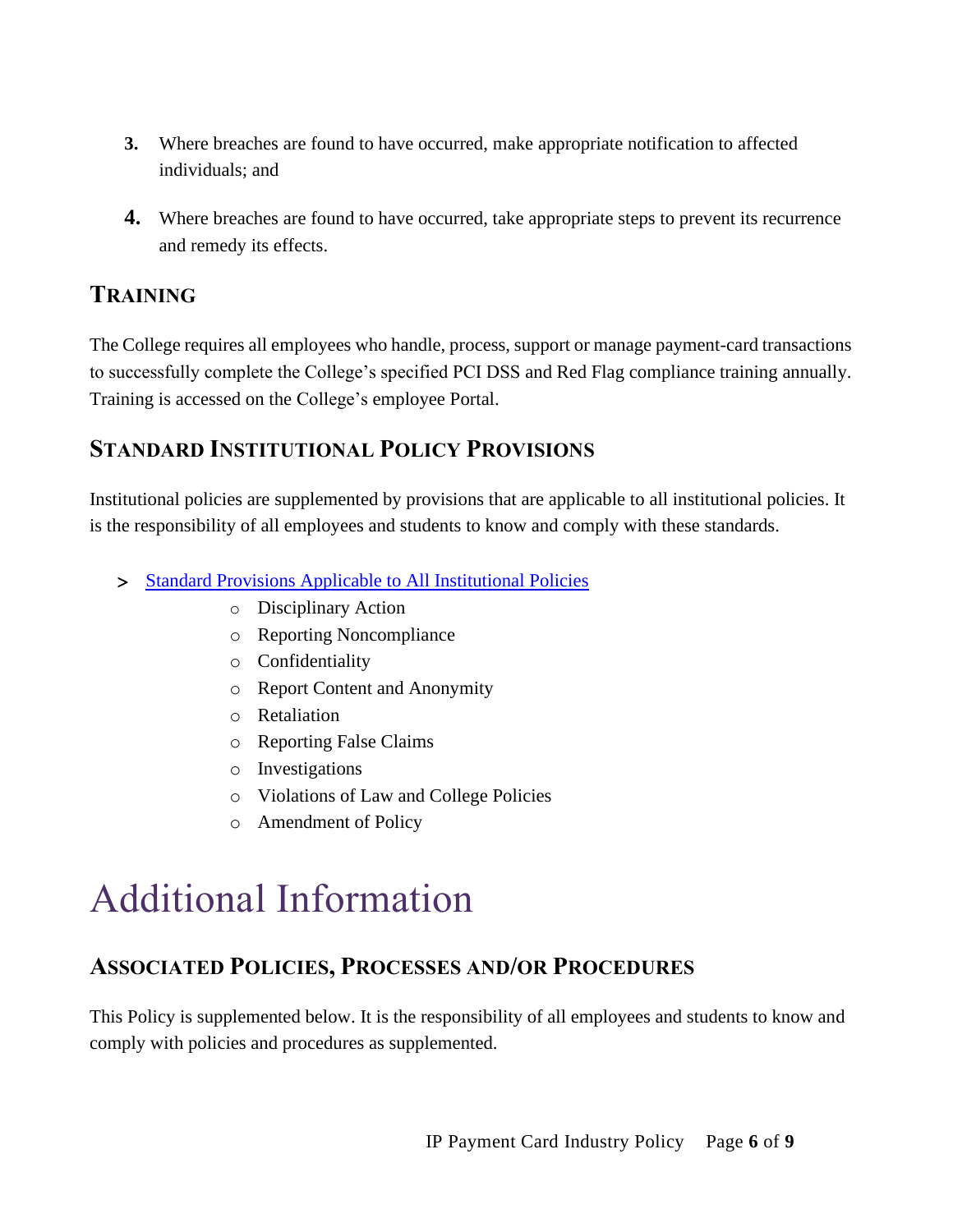# **POLICIES**

 $> N/A$ 

## **PROCESSES AND/OR PROCEDURES**

Contact the Financial Affairs Department to obtain copies of the below referenced documents.

- > The College's PCI Requirements
- > The College's PCI Procedures

## **FORMS/INSTRUCTIONS**

 $> N/A$ 

## **OTHER RELATED INFORMATION**

- PCI Security Standards Council [https://www.pcisecuritystandards.org](https://www.pcisecuritystandards.org/)
- Third-Party Vendors <https://www.visa.com/splisting/>
- Glossary of PCI, DSS, PA-DSS Terms, Abbreviations and Acronyms [https://www.pcisecuritystandards.org/document\\_library](https://www.pcisecuritystandards.org/document_library)
- > PCI Payment Application, PA-DSS Approved Software [https://www.pcisecuritystandards.org](https://www.pcisecuritystandards.org/)

# **CONTACTS**

## **Financial Affairs**

> Kathleen Graves Senior Director for Financial Affairs 1000 Brady Street Davenport, IA 52803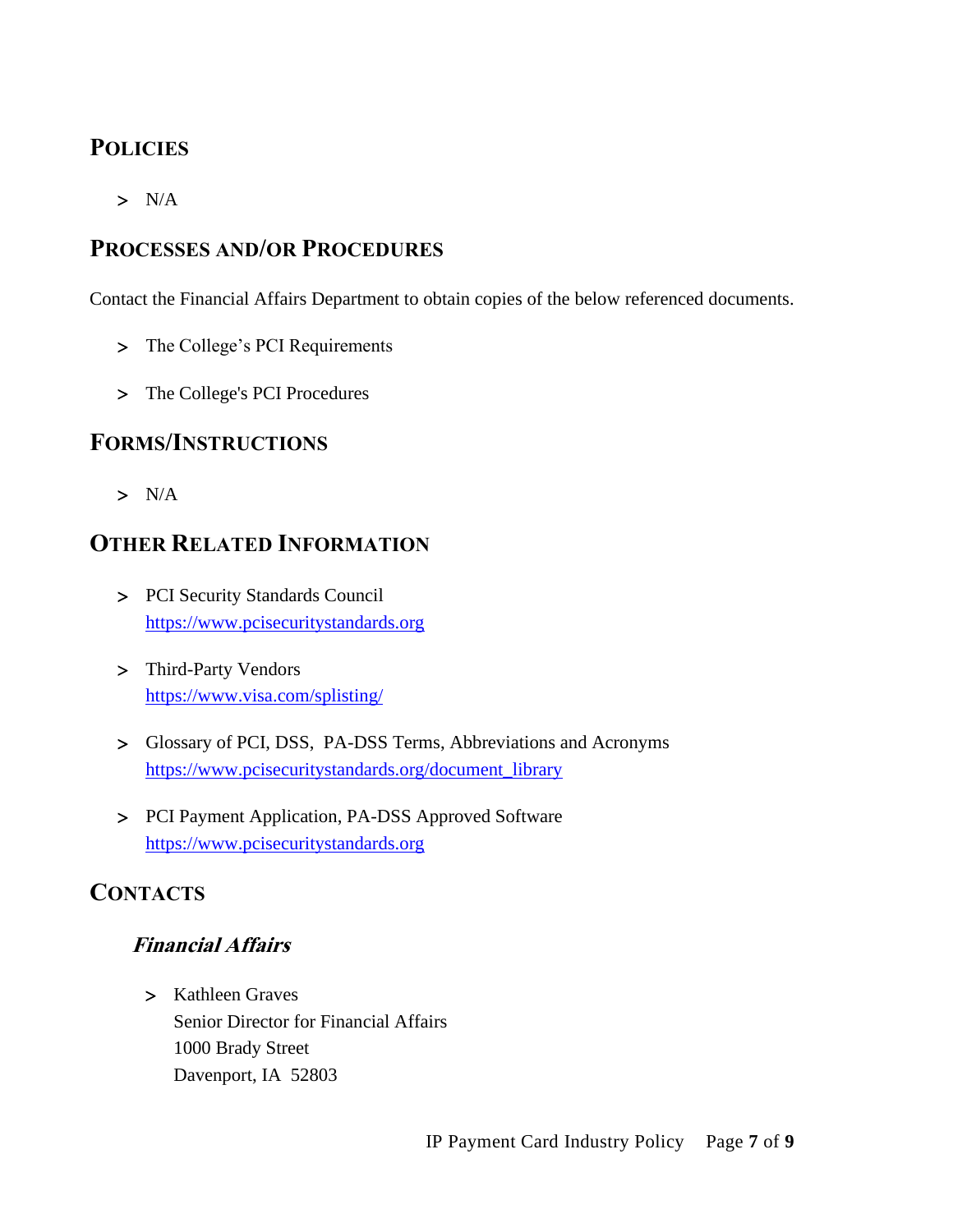(563) 884-5102 [Kathleen.graves@palmer.edu](mailto:Kathleen.graves@palmer.edu)

 Laura Reagan Accountant 1000 Brady Street Davenport, IA 52803 (563) 884-5876 [laura.reagan@palmer.edu](mailto:laura.reagan@palmer.edu)

Security Officer

> James Mountain Director of Information Security 1000 Brady Street Davenport, IA 52803 (563) 884-5728 [james.mountain@palmer.edu](mailto:james.mountain@palmer.edu)

# **HISTORY**

| Vice Chancellor of Finance         |
|------------------------------------|
| Palmer College of Chiropractic     |
| 1000 Brady Street                  |
| Davenport, Iowa                    |
| Phone: (563) 884-5141              |
| jennifer.randazzo@palmer.edu       |
|                                    |
| Earlye Julien, PHR, M.S. Ed., CQIA |
| Senior Director for Compliance     |
| Palmer College of Chiropractic     |
| 1000 Brady Street                  |
|                                    |